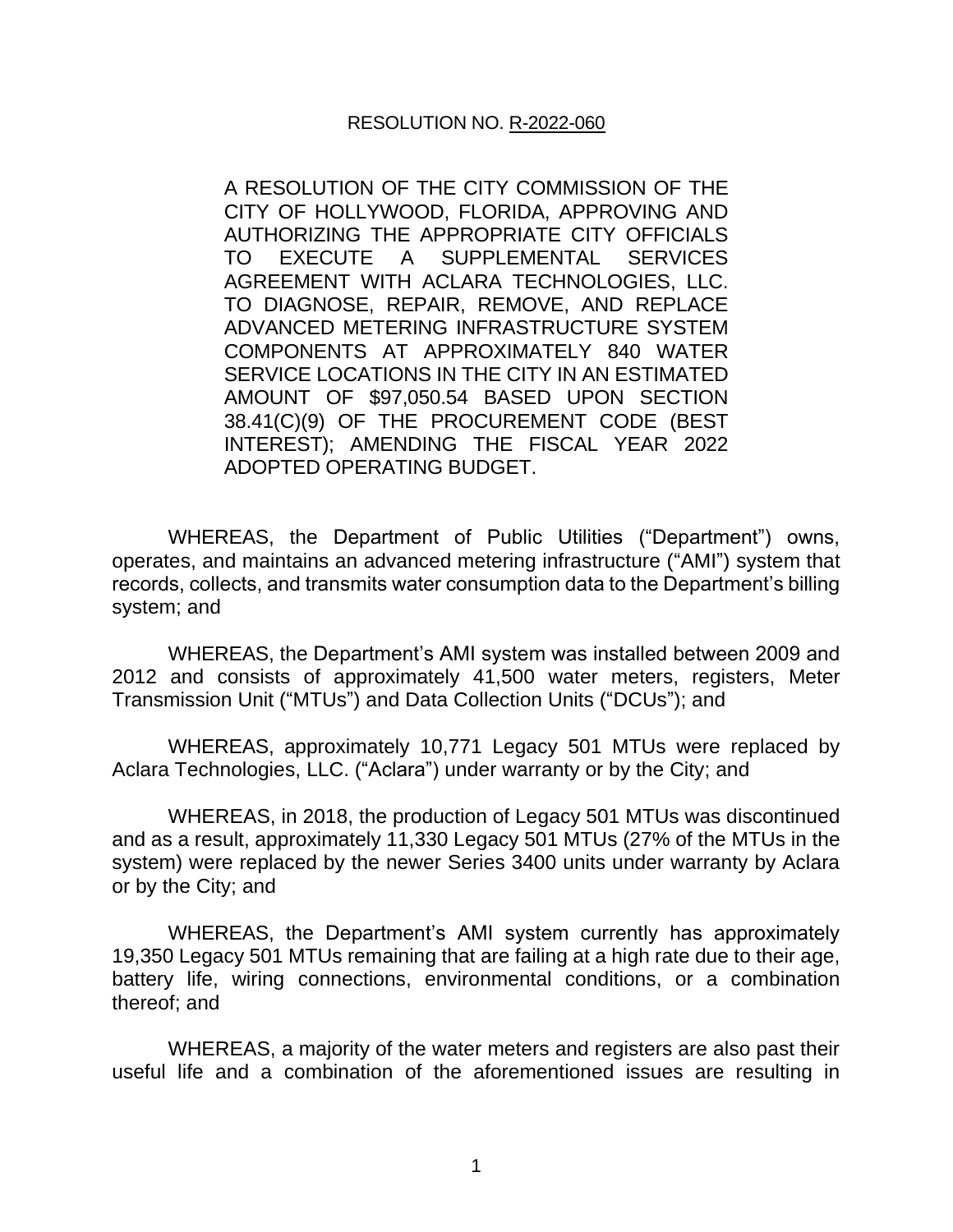inaccurate or missed readings, poor or no transmission of consumption data, and other similar issues; and

WHEREAS, due to the current high rate of failures at various service locations, Department staff are unable to meet the repairs and replacement demands of the AMI system components, and therefore need assistance from Aclara, who is the manufacturer and sole provider of the MTUs in the State of Florida, to expeditiously address critical locations; and

WHEREAS, Aclara is the sole manufacturer of the MTUs and is the only company that can provide the needed expertise and knowledge to perform this work, and does not certify any companies to troubleshoot field MTUs related issues that this project requires; and

WHEREAS, on June 8, 2021, Aclara provided a quote in the amount of \$97,050.54, which includes a base cost of \$77,844.04 and \$19,206.50 for additional installation services, as needed, for diagnosing, repairs and installation services; and

WHEREAS, the Department will furnish replacement components such as MTUs, meters, and registers; and

WHEREAS, Section 38.41(C)(9) of the City's Procurement Code provides that when the City Commission declares by a 5/7ths vote that competitive bidding and competitive proposals are not in the best interest of the City, such purchases are exempt from the competitive bidding and competitive proposal requirements; and

WHEREAS, the Director of the Department of Public Utilities has determined that it is in the City's best interest to execute the attached Supplemental Services Agreement with Aclara for the diagnosing, repair, removal, and replacement of AMI system components at approximately 840 water service locations in the City; and

WHEREAS, the Fiscal Year 2022 Operating Budget of the City of Hollywood was adopted and approved by the City Commission pursuant to Resolution R-2021- 244 at the second Public Budget Hearing on September 23, 2021; and

WHEREAS, this Resolution seeks to amend the budget as detailed in the attached Exhibit "1"; and

WHEREAS, funding will be made available in account number 442.400201.53600.552260.000000.000.000.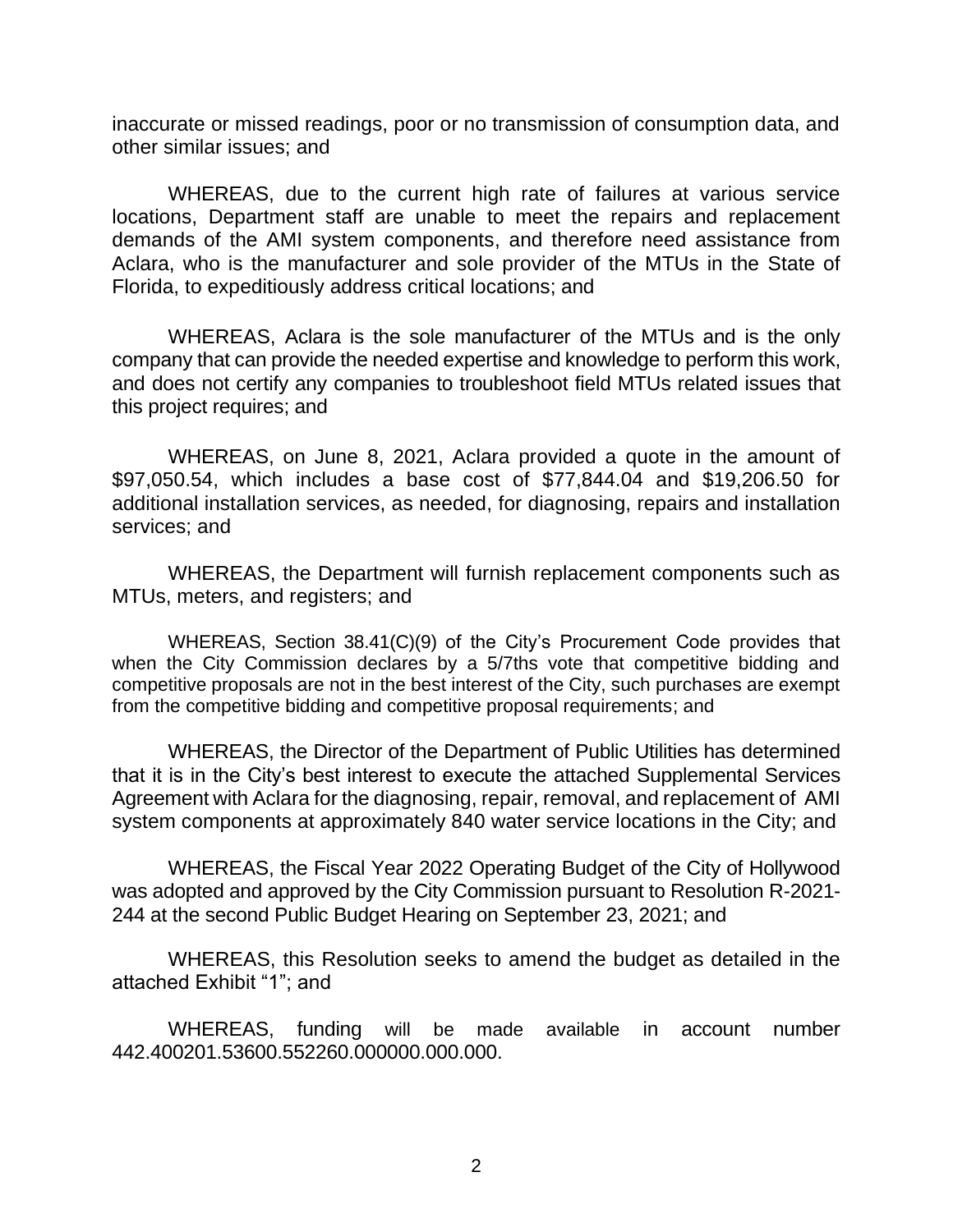NOW, THEREFORE, BE IT RESOLVED BY THE CITY COMMISSION OF THE CITY OF HOLLYWOOD, FLORIDA:

Section 1: That the foregoing "WHEREAS" clauses are ratified and confirmed as being true and correct and are incorporated in this Resolution.

Section 2: That it approves and authorizes the execution, by the appropriate City officials, of the attached Supplemental Services Agreement with Aclara Technologies, LLC., together with such non-material changes as may be subsequently agreed to by the City Manager and approved as to form and legal sufficiency by the City Attorney.

Section 3: That these Amendments to the Operating Budget of the City of Hollywood for the Fiscal Year beginning October 1, 2021, relating to the Water and Sewer Fund and set forth in detail in the attached Exhibit "1" are adopted and authorized as Amendments to the Operating Budget of the City of Hollywood for the Fiscal Year 2022.

Section 4: That this Resolution shall be in full force and effect immediately upon its passage and adoption.

PASSED AND ADOPTED this 2nd day of March 2022.

ATTEST:

JOSH LEVY, MAYOR

\_\_\_\_\_\_\_\_\_\_\_\_\_\_\_\_\_\_\_\_\_\_\_\_\_\_\_\_\_\_\_\_

\_\_\_\_\_\_\_\_\_\_\_\_\_\_\_\_\_\_\_\_\_\_\_\_\_\_\_\_\_\_\_\_ PATRICIA A. CERNY, MMC CITY CLERK

APPROVED AS TO FORM AND LEGAL SUFFICIENCY for the use and reliance of the City of Hollywood, Florida, only.

\_\_\_\_\_\_\_\_\_\_\_\_\_\_\_\_\_\_\_\_\_\_\_\_\_\_\_\_\_\_\_\_\_ DOUGLAS R. GONZALES CITY ATTORNEY